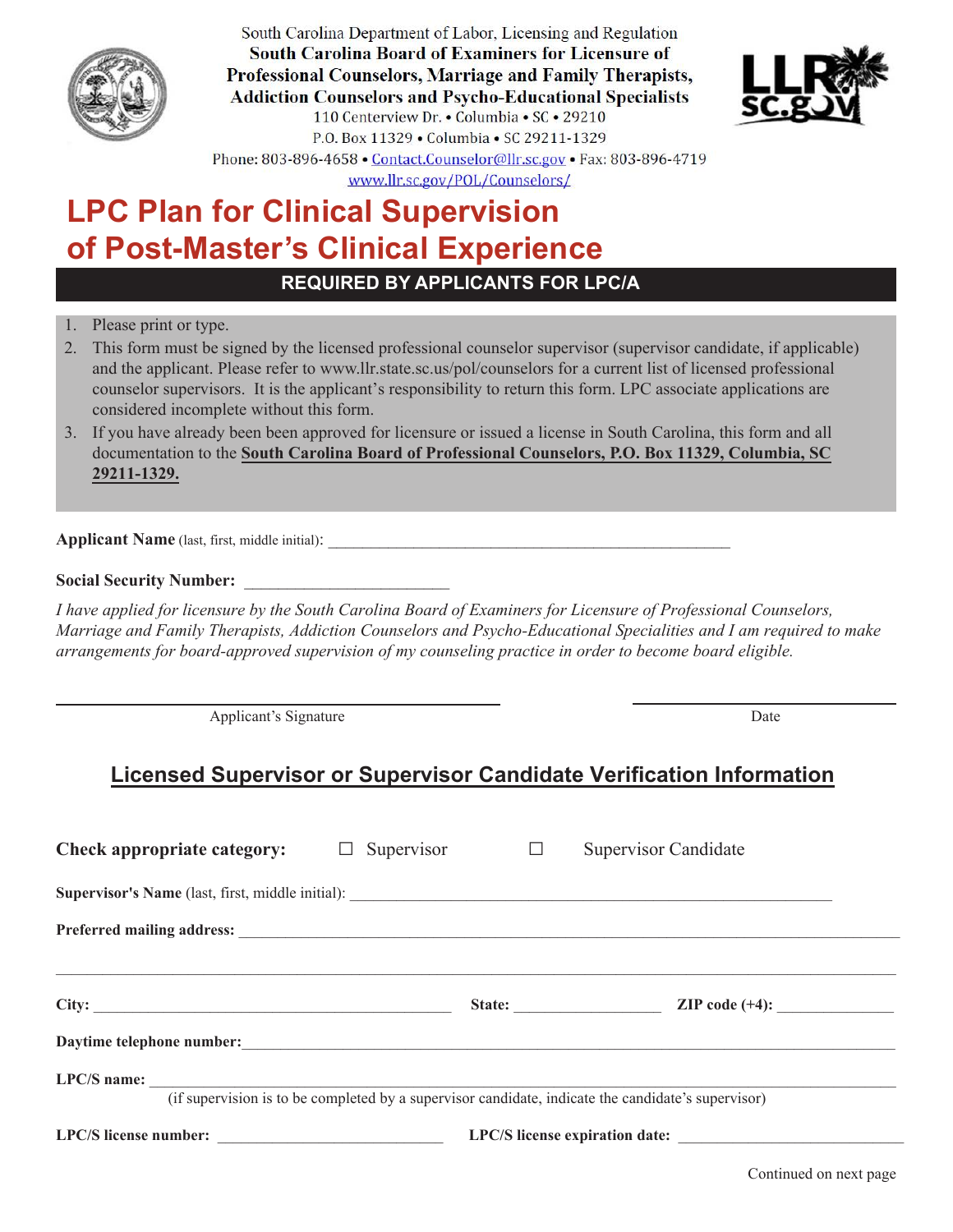As per Regulation 36-05(3), applicants for full licensure must submit evidence of a minimum 1,500 hours of supervised clinical experience in the practice of professional counseling performed over a period of not less than two years under the supervision of a licensed professional counselor supervisor, supervisor candidate or other qualified mental health practitioner, as approved by the board. The experience must include a minimum 1,380 hours of supervised clinical experience in the practice of professional counseling with individuals, couples, families, or groups of which a minimum of 120 hours must be spent in supervision with a licensed professional counselor supervisor or supervisor candidate (100 hours of individual supervision and 20 hours of either group or individual supervision). For more information about supervisory requirements, contact the South Carolina Board at 803-896-4658.

**Provide details of your plan to complete the required supervised experience.** The dates must reflect a two-year period beginning no earlier than you anticipate being licensed as an LPC associate. Incomplete plans will delay your application process. If you have questions regarding the completion of this form, refert o page 4 of the LPC/LPCA application packet or contact CCE.

| Facility name, address, telephone<br>and type of work experience<br>(planned over two years) | <b>Position title</b> | <b>From</b><br>month/year | <b>To</b><br>month/year |
|----------------------------------------------------------------------------------------------|-----------------------|---------------------------|-------------------------|
|                                                                                              |                       |                           |                         |

#### **1. Plan for supervised clinical experience of direct counseling client contact:**

(Must reflect a minimum of 1,380 hours of supervised clinical experience)

| Plan for 1,380 hours of direct client contact in<br>counseling of individuals, couples or groups<br>under the supervision of a licensed professional<br>counselor supervisor, professional counselor<br>supervisor candidate, or other qualified licensed<br>mental health practitioner | <b>Total</b><br><b>Hours</b> | <b>From</b><br>month/year | To<br>month/year |
|-----------------------------------------------------------------------------------------------------------------------------------------------------------------------------------------------------------------------------------------------------------------------------------------|------------------------------|---------------------------|------------------|
|                                                                                                                                                                                                                                                                                         |                              |                           |                  |

#### **2. Plan for required 120 hours of post-master's immediate supervision by a licensed professional counselor supervisor or supervisor candidate:**

|                                                                                                        | <b>Total</b><br><b>Hours</b> | <b>From</b><br>month/year | <b>To</b><br>month/year |
|--------------------------------------------------------------------------------------------------------|------------------------------|---------------------------|-------------------------|
| Individual (a minimum of 100 hours<br>А.<br>required to be individual supervision)                     |                              |                           |                         |
| В.<br>Group                                                                                            |                              |                           |                         |
| Total hours of supervision by a licensed professional<br>counselor supervisor or supervisor candidate. |                              |                           |                         |